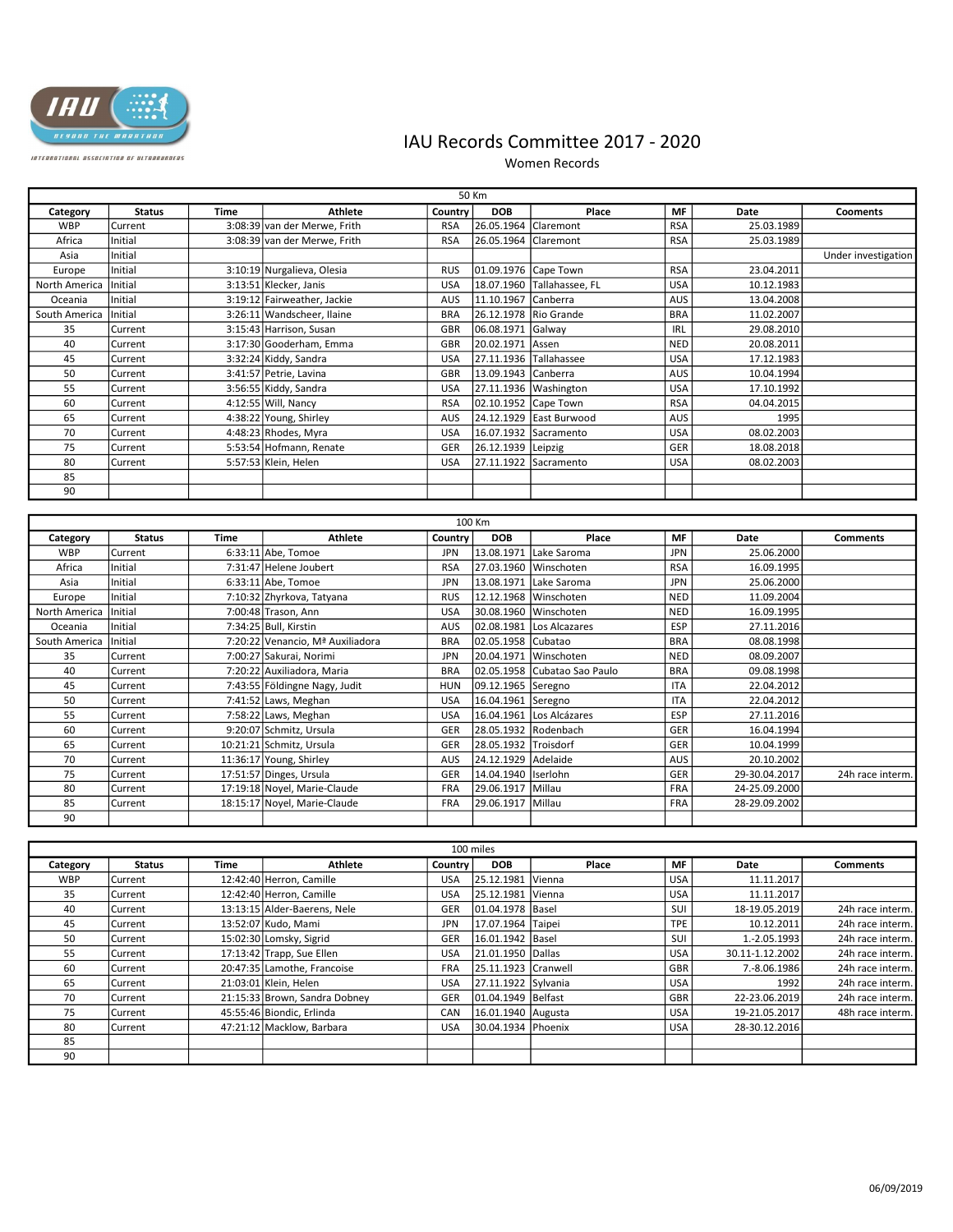|            | 1000 Km        |      |                                     |            |                      |       |            |                 |                 |  |
|------------|----------------|------|-------------------------------------|------------|----------------------|-------|------------|-----------------|-----------------|--|
| Category   | <b>Status</b>  | Time | Athlete                             | Country    | <b>DOB</b>           | Place | <b>MF</b>  | Date            | <b>Comments</b> |  |
| <b>WBP</b> | l Current      |      | 7d 16:08:37 Mairer, Paula           | AUT        | 06.03.1959 New York  |       | <b>USA</b> | 29.9.-6.10.2002 |                 |  |
| 35         | l Current      |      | 8d 10:03:37 Barwick, Sandra         | <b>NZL</b> | 27.02.1949 New York  |       | <b>USA</b> | 20-29.05.1988   |                 |  |
| 40         | lCurrent       |      | 7d 16:08:37 Mairer, Paula           | AUT        | 06.03.1959 New York  |       | <b>USA</b> | 29.9.-6.10.2002 |                 |  |
| 45         | l Current      |      | 8d 12:06:20 Brown, Sandra           | GBR        | 01.04.1949   Nanango |       | AUS        | 13-21.03.1996   | 6d race interm. |  |
| 50         | l Current      |      | 8d 00:39:20 Robinson, Eleanor       | GBR        | 20.11.1947 Nanango   |       | AUS        | 11-18.03.1999   | 6d race interm. |  |
| 55         | <b>Current</b> |      | 9d 17:15:53 Vollmerhausen. Christel | <b>GER</b> | 02.12.1933 New York  |       | <b>USA</b> | 18-27.10.1990   |                 |  |
| 60         |                |      |                                     |            |                      |       |            |                 |                 |  |
| 65         |                |      |                                     |            |                      |       |            |                 |                 |  |
| 70         |                |      |                                     |            |                      |       |            |                 |                 |  |
| 75         |                |      |                                     |            |                      |       |            |                 |                 |  |
| 80         |                |      |                                     |            |                      |       |            |                 |                 |  |
| 85         |                |      |                                     |            |                      |       |            |                 |                 |  |
| 90         |                |      |                                     |            |                      |       |            |                 |                 |  |

|            | 1000 miles    |             |                                       |                |                      |       |            |                 |          |  |  |
|------------|---------------|-------------|---------------------------------------|----------------|----------------------|-------|------------|-----------------|----------|--|--|
| Category   | <b>Status</b> | <b>Time</b> | Athlete                               | <b>Country</b> | <b>DOB</b>           | Place | <b>MF</b>  | Date            | Comments |  |  |
| <b>WBP</b> | l Current     |             | 12d 14:38:40 Barwick, Sandra          | <b>NZL</b>     | 27.02.1949 New York  |       | <b>USA</b> | 16-28.10.1991   |          |  |  |
| 35         | l Current     |             | 14d 06:15:25 Locs, Antana             | CAN            | 03.10.1958 New York  |       | <b>USA</b> | 12-27.09.1994   |          |  |  |
| 40         | l Current     |             | 12d 14:38:40 Barwick, Sandra          | <b>NZL</b>     | 27.02.1949 New York  |       | <b>USA</b> | 16-28.10.1991   |          |  |  |
| 45         | l Current     |             | 14d 10:27:21 Brown, Sandra            | <b>GBR</b>     | 01.04.1949 Nanango   |       | AUS        | 13-27.03.1996   |          |  |  |
| 50         | l Current     |             | 13d 01:54:02 Robinson, Eleanor        | <b>GBR</b>     | 20.11.1947 Nanango   |       | AUS I      | 11-23.03.1998   |          |  |  |
| 55         | l Current     |             | 16d 01:59:40 Vollmerhausen, Christel  | GER            | 02.12.1933 New York  |       | <b>USA</b> | 18.10-3.11.1990 |          |  |  |
| 60         | l Current     |             | 17d 19:38:00 Khisamutdinova, Svetlana | <b>RUS</b>     | 107.03.1944 New York |       | USA        | 13.09-2.10.2004 |          |  |  |
| 65         |               |             |                                       |                |                      |       |            |                 |          |  |  |
| 70         |               |             |                                       |                |                      |       |            |                 |          |  |  |
| 75         |               |             |                                       |                |                      |       |            |                 |          |  |  |
| 80         |               |             |                                       |                |                      |       |            |                 |          |  |  |
| 85         |               |             |                                       |                |                      |       |            |                 |          |  |  |
| 90         |               |             |                                       |                |                      |       |            |                 |          |  |  |

|            | 6 hours       |                 |                           |            |                       |                                 |            |               |                  |  |  |
|------------|---------------|-----------------|---------------------------|------------|-----------------------|---------------------------------|------------|---------------|------------------|--|--|
| Category   | <b>Status</b> | <b>Distance</b> | <b>Athlete</b>            | Country    | <b>DOB</b>            | Place                           | <b>MF</b>  | Date          | <b>Comments</b>  |  |  |
| <b>WBP</b> | lCurrent      | 85,492          | Alder-Baerens, Nele       | GER        | 101.04.1978   Munster |                                 | GER        | 11.03.2017    |                  |  |  |
| 35         | l Current     | 85,492          | Alder-Baerens, Nele       | GER        | 101.04.1978   Munster |                                 | GER        | 11.03.2017    |                  |  |  |
| 40         | l Current     | 80,832          | Alder-Baerens, Nele       | GER        | 01.04.1978 Basel      |                                 | SUI        | 18-19.05.2019 | 24h race interm. |  |  |
| 45         | lCurrent      | 77,600          | Jouault, Huguette         | <b>FRA</b> | 08.07.1951   Nantes   |                                 | <b>FRA</b> | 28.09.1996    |                  |  |  |
| 50         | l Current     | 74,671          | Jones, Tia                | <b>AUS</b> | 05.09.1965 Barcelona  |                                 | ESP        | 17.12.2017    |                  |  |  |
| 55         | l Current     | 71,371          | Esnaola Agesta, Eva María | <b>ESP</b> | 23.11.1960 Barcelona  |                                 | ESP        | 19.12.2015    |                  |  |  |
| 60         | lCurrent      | 67.323          | Braun, Marion             | GER        |                       | 02.07.1957   Mörfelden-Walldorf | GER        | 14.04.2019    |                  |  |  |
| 65         | lCurrent      | 62,658          | Young, Shirley            | <b>AUS</b> | 24.12.1929 Coburg     |                                 | <b>AUS</b> | 21.08.1999    |                  |  |  |
| 70         | lCurrent      | 60,992          | Young, Shirley            | <b>AUS</b> | 24.12.1929 Coburg     |                                 | <b>AUS</b> | 13.04.2002    |                  |  |  |
| 75         | lCurrent      | 42,347          | Dinges, Ursula            | <b>GER</b> |                       | 14.04.1940   Mörfelden-Walldorf | GER        | 14.04.2019    |                  |  |  |
| 80         |               |                 |                           |            |                       |                                 |            |               |                  |  |  |
| 85         |               |                 |                           |            |                       |                                 |            |               |                  |  |  |
| 90         |               |                 |                           |            |                       |                                 |            |               |                  |  |  |

|            | 12 hours      |                 |                     |            |                        |                              |            |               |                  |  |  |  |
|------------|---------------|-----------------|---------------------|------------|------------------------|------------------------------|------------|---------------|------------------|--|--|--|
| Category   | <b>Status</b> | <b>Distance</b> | <b>Athlete</b>      | Country    | <b>DOB</b>             | Place                        | MF         | Date          | Comments         |  |  |  |
| <b>WBP</b> | Current       | 149,130         | Herron, Camille     | <b>USA</b> | 25.12.1981             | <b>IPhoenix</b>              | <b>USA</b> | 9-10.12.2017  | 24h race interm. |  |  |  |
| 35         | Current       | 149,130         | Herron, Camille     | USA        | 25.12.1981             | <b>IPhoenix</b>              | <b>USA</b> | 9-10.12.2017  | 24h race interm. |  |  |  |
| 40         | l Current     | 148.071         | Alder-Baerens, Nele | <b>GER</b> | 01.04.1978 Basel       |                              | SUI        | 18-19.05.2019 | 24h race interm. |  |  |  |
| 45         | Current       | 141,200         | Kudo, Mami          | <b>JPN</b> | 17.07.1964 Taipei      |                              | <b>TPE</b> | 10-11.12.2011 |                  |  |  |  |
| 50         | Current       | 132,202         | Reutovitch, Irina   | <b>RUS</b> |                        | 21.01.1950 San Giovanni Lupa | <b>ITA</b> | 22-23.09.2001 |                  |  |  |  |
| 55         | Current       | 126,309         | Esnaola Agesta, Eva | ESP        | 23.11.1960 Barcelona   |                              | ESP        | 17-18.12.2016 | 24h race interm. |  |  |  |
| 60         | Current       | 112,552         | l Horn. Debra       | <b>USA</b> | 11.03.1959 Sharon Hill |                              | <b>USA</b> | 12-13.06.2019 | 24h race interm. |  |  |  |
| 65         | Current       | 100,224         | Shields, Maria      | <b>USA</b> | 27.12.1950 Sharon Hill |                              | <b>USA</b> | 12-13.06.2019 |                  |  |  |  |
| 70         | l Current     | 103,600         | Young, Shirley      | <b>AUS</b> |                        | 24.12.1929 East Burwood      | <b>AUS</b> | 20.10.2002    |                  |  |  |  |
| 75         | l Current     | 71,508          | Dinges, Ursula      | GER        | 14.04.1940 Iserlohn    |                              | GER        | 29-30.04.2017 | 24h race interm. |  |  |  |
| 80         | lCurrent      | 48.995          | Macklow. Barbara    | <b>USA</b> | 30.04.1934 Phoenix     |                              | <b>USA</b> | 28-30.12.2016 | 48h race interm. |  |  |  |
| 85         |               |                 |                     |            |                        |                              |            |               |                  |  |  |  |
| 90         |               |                 |                     |            |                        |                              |            |               |                  |  |  |  |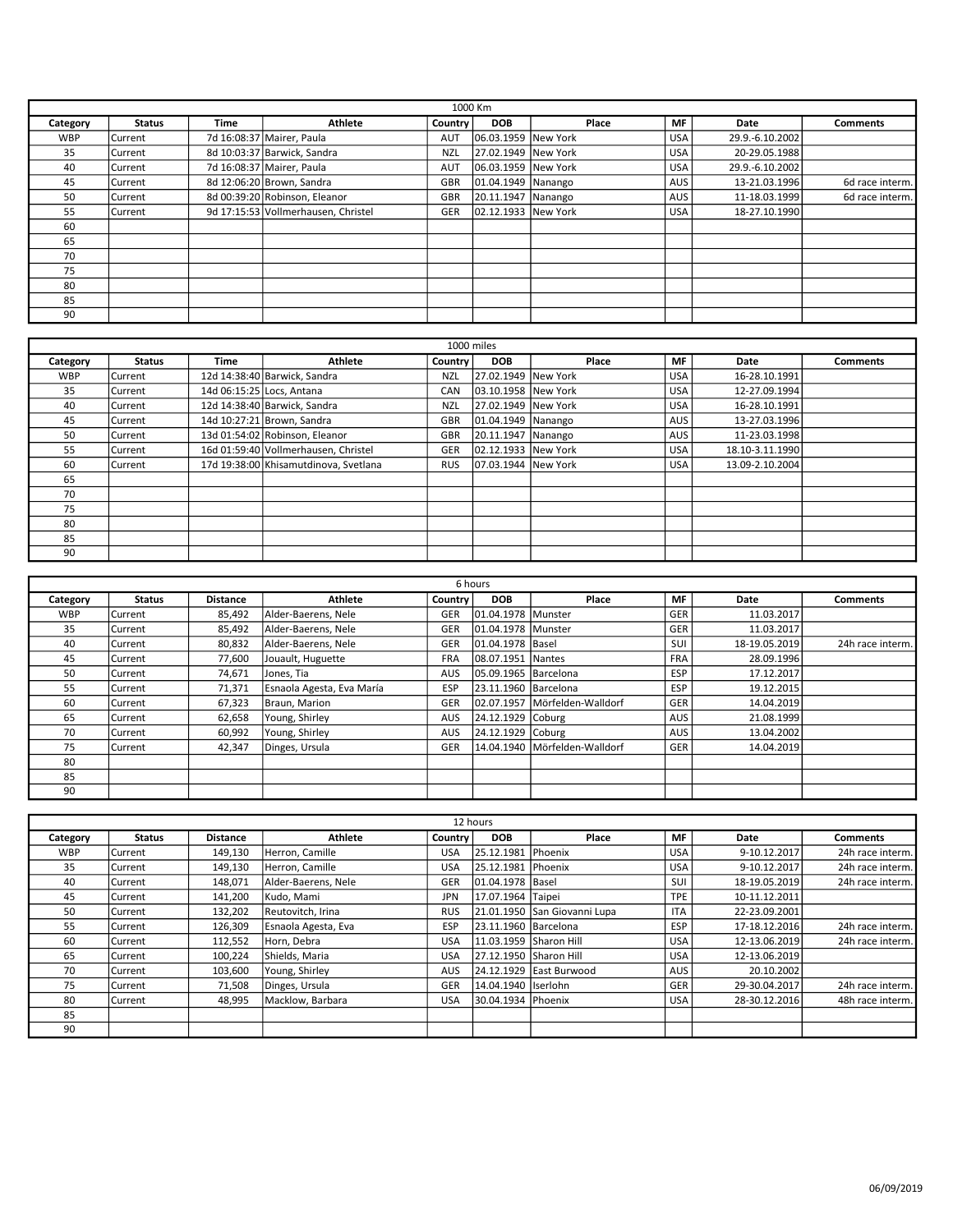|               | 24 hours       |                 |                             |            |                        |                             |            |               |                  |  |
|---------------|----------------|-----------------|-----------------------------|------------|------------------------|-----------------------------|------------|---------------|------------------|--|
| Category      | <b>Status</b>  | <b>Distance</b> | Athlete                     | Country    | <b>DOB</b>             | Place                       | <b>MF</b>  | Date          | <b>Comments</b>  |  |
| <b>WBP</b>    | Current        | 262,193         | Herron, Camille             | USA        | 25.12.1981             | Phoenix                     | <b>USA</b> | 8-9.12.2018   |                  |  |
| Africa        | Initial        | 190,430         | <b>Hazel Moller</b>         | <b>RSA</b> |                        | 03.11.1972 Pietermaritzburg | <b>RSA</b> | 20.09.2014    |                  |  |
| Asia          | Initial        | 255,303         | Kudo, Mami                  | <b>JPN</b> | 17.07.1964 Taipei      |                             | <b>TPE</b> | 11.12.2011    |                  |  |
| Europe        | Initial        | 259,990         | Bereznowska, Patrycja       | POL        | 17.10.1975   Belfast   |                             | GBR        | 1-2.07.2017   |                  |  |
| North America | <b>Initial</b> | 262,193         | Herron, Camille             | <b>USA</b> | 25.12.1981   Phoenix   |                             | USA        | 8-9.12.2018   |                  |  |
| Oceania       | Initial        | 239,564         | Nicholl, Deb                | AUS        |                        | 10.02.1970 Caboolture       | AUS        | 21.07.2013    |                  |  |
| South America | <b>Initial</b> | 224,484         | Lucas, Campos, Denise Paiva | <b>BRA</b> |                        | 12.07.1979 Rio de Janeiro   | <b>BRA</b> | 29.11.2009    |                  |  |
| 35            | Current        | 262,193         | Herron, Camille             | <b>USA</b> | 25.12.1981 Phoenix     |                             | <b>USA</b> | 8-9.12.2018   |                  |  |
| 40            | Current        | 259,990         | Bereznowska, Patrycja       | POL        | 17.10.1975   Belfast   |                             | GBR        | 1-2.7.2017    |                  |  |
| 45            | Current        | 255,303         | Kudo, Mami                  | JPN        | 17.07.1964 Taipei      |                             | <b>TPE</b> | 10-11.12.2011 |                  |  |
| 50            | Current        | 243,657         | Lomsky, Sigrid              | GER        | 16.01.1942   Basel     |                             | SUI        | 1-2.05.1993   |                  |  |
| 55            | Current        | 217,811         | Esnaola Agesta, Eva         | ESP        | 23.11.1960   Barcelona |                             | ESP        | 17-18.12.2016 |                  |  |
| 60            | Current        | 195,975         | Dahl, Marianne              | GER        | 29.10.1943 Hamburg     |                             | <b>GER</b> | 15-16.05.2004 |                  |  |
| 65            | Current        | 195,498         | Paltseva, Rimma             | <b>RUS</b> | 14.10.1948 Torino      |                             | <b>ITA</b> | 11-12.04.2015 |                  |  |
| 70            | <b>Current</b> | 182,620         | Brown, Sandra Dobney        | GER        | 01.04.1949   Belfast   |                             | GBR        | 22-23.06.2019 |                  |  |
| 75            | Current        | 123,543         | Dinges, Ursula              | GER        | 14.04.1940   Iserlohn  |                             | GER        | 29-30.04.2017 |                  |  |
| 80            | Current        | 91,233          | Macklow, Barbara            | <b>USA</b> | 30.04.1934   Phoenix   |                             | <b>USA</b> | 28-30.12.2016 | 48h race interm. |  |
| 85            |                |                 |                             |            |                        |                             |            |               |                  |  |
| 90            |                |                 |                             |            |                        |                             |            |               |                  |  |

|            | 48 hours      |                 |                    |            |                      |                         |            |                  |                 |  |  |
|------------|---------------|-----------------|--------------------|------------|----------------------|-------------------------|------------|------------------|-----------------|--|--|
| Category   | <b>Status</b> | <b>Distance</b> | Athlete            | Country    | <b>DOB</b>           | Place                   | MF         | Date             | <b>Comments</b> |  |  |
| <b>WBP</b> | l Current     | 397,103         | Inagaki, Sumie     | <b>JPN</b> | 06.04.1966 Surgeres  |                         | <b>FRA</b> | 21-23.05.2010    |                 |  |  |
| 35         | Current       | 369,749         | Berces, Edit       | <b>HUN</b> | 16.05.1964 Surgeres  |                         | <b>FRA</b> | 2-04.05.2003     |                 |  |  |
| 40         | Current       | 397,103         | Inagaki, Sumie     | <b>JPN</b> | 06.04.1966 Surgeres  |                         | <b>FRA</b> | 21-23.05.2010    |                 |  |  |
| 45         | Current       | 378,082         | Fatton, Julia      | <b>GER</b> |                      | 24.04.1972 Balatonfüred | <b>HUN</b> | 29.09-01.10.2017 |                 |  |  |
| 50         | Current       | 377,892         | Trapp, Sue Ellen   | <b>USA</b> | 03.03.1946 Surgeres  |                         | <b>FRA</b> | 2-04.05.1997     |                 |  |  |
| 55         | Current       | 357,987         | Eremina, Galina    | <b>RUS</b> | 14.02.1953 Surgeres  |                         | <b>FRA</b> | 22-24.05.2009    |                 |  |  |
| 60         | Current       | 305,820         | Lamothe, Francoise | <b>FRA</b> | 25.11.1923 Surgeres  |                         | <b>FRA</b> | 14-16.05.1986    |                 |  |  |
| 65         | l Current     | 272,793         | Lamothe, Francoise | <b>FRA</b> | 25.11.1923 Surgeres  |                         | <b>FRA</b> | 7-09.03.1991     |                 |  |  |
| 70         | Current       | 257,053         | Bauer, Edda Hanna  | <b>GER</b> | 14.07.1944 Kladno    |                         | <b>CZE</b> | 21-23.07.2017    |                 |  |  |
| 75         | l Current     | 168,981         | Biondic, Erlinda   | CAN        | 16.01.1940   Augusta |                         | <b>USA</b> | 19-21.05.2017    |                 |  |  |
| 80         | l Current     | 162,187         | Macklow. Barbara   | <b>USA</b> | 30.04.1934 Phoenix   |                         | <b>USA</b> | 28-30.12.2016    |                 |  |  |
| 85         |               |                 |                    |            |                      |                         |            |                  |                 |  |  |
| 90         |               |                 |                    |            |                      |                         |            |                  |                 |  |  |

|            | 6 days        |                 |                        |            |                      |                             |            |                      |                 |  |  |  |
|------------|---------------|-----------------|------------------------|------------|----------------------|-----------------------------|------------|----------------------|-----------------|--|--|--|
| Category   | <b>Status</b> | <b>Distance</b> | <b>Athlete</b>         | Country    | <b>DOB</b>           | Place                       | MF         | <b>Date</b>          | <b>Comments</b> |  |  |  |
| <b>WBP</b> | l Current     | 883,631         | Barwick, Sandra        | <b>NZL</b> | 27.02.1949           | Campbelltown                | <b>NZL</b> | 18-24.11.1990        |                 |  |  |  |
| 35         | lCurrent      | 806,000         | Robinson, Eleanor      | <b>GBR</b> | 20.11.1947 Colac     |                             | AUS        | 26.11-2.12.1984      |                 |  |  |  |
| 40         | lCurrent      | 883,631         | Barwick, Sandra        | <b>NZL</b> |                      | 27.02.1949 Campbelltown     | <b>NZL</b> | 18-24.11.1990        |                 |  |  |  |
| 45         | Current       | 773,976         | David-Bodet, Christine | <b>FRA</b> | 108.05.1958 lErkrath |                             | GER        | 31.07-06.08.2005     |                 |  |  |  |
| 50         | lCurrent      | 727,509         | Mower, Amy             | <b>USA</b> | 22.10.1968 Phoenix   |                             | <b>USA</b> | 28.12.2018-3.01.2019 |                 |  |  |  |
| 55         | lCurrent      | 782,336         | Gielen, Silke          | <b>GER</b> |                      | 22.09.1957 Balatonfüred     | <b>HUN</b> | 4-10.05.2017         |                 |  |  |  |
| 60         | Current       | 648.404         | Lamothe. Francoise     | <b>FRA</b> |                      | 25.11.1923   Nottingham     | GBR        | 4-10.08.1985         |                 |  |  |  |
| 65         | Current       | 552,890         | Bayer, Else            | GER        | 130.06.1939 lErkrath |                             | GER        | 1-7.08.2004          |                 |  |  |  |
| 70         | l Current     | 600,290         | Klein, Helen           | <b>USA</b> |                      | 27.11.1922 Gibson Ranch     | <b>USA</b> | 1-7.01.1993          |                 |  |  |  |
| 75         | lCurrent      | 428.085         | Biondic, Erlinda       | <b>CAN</b> |                      | 16.01.1940 Flushing Meadows | <b>USA</b> | 23-29.04.2016        |                 |  |  |  |
| 80         |               |                 |                        |            |                      |                             |            |                      |                 |  |  |  |
| 85         |               |                 |                        |            |                      |                             |            |                      |                 |  |  |  |
| 90         |               |                 |                        |            |                      |                             |            |                      |                 |  |  |  |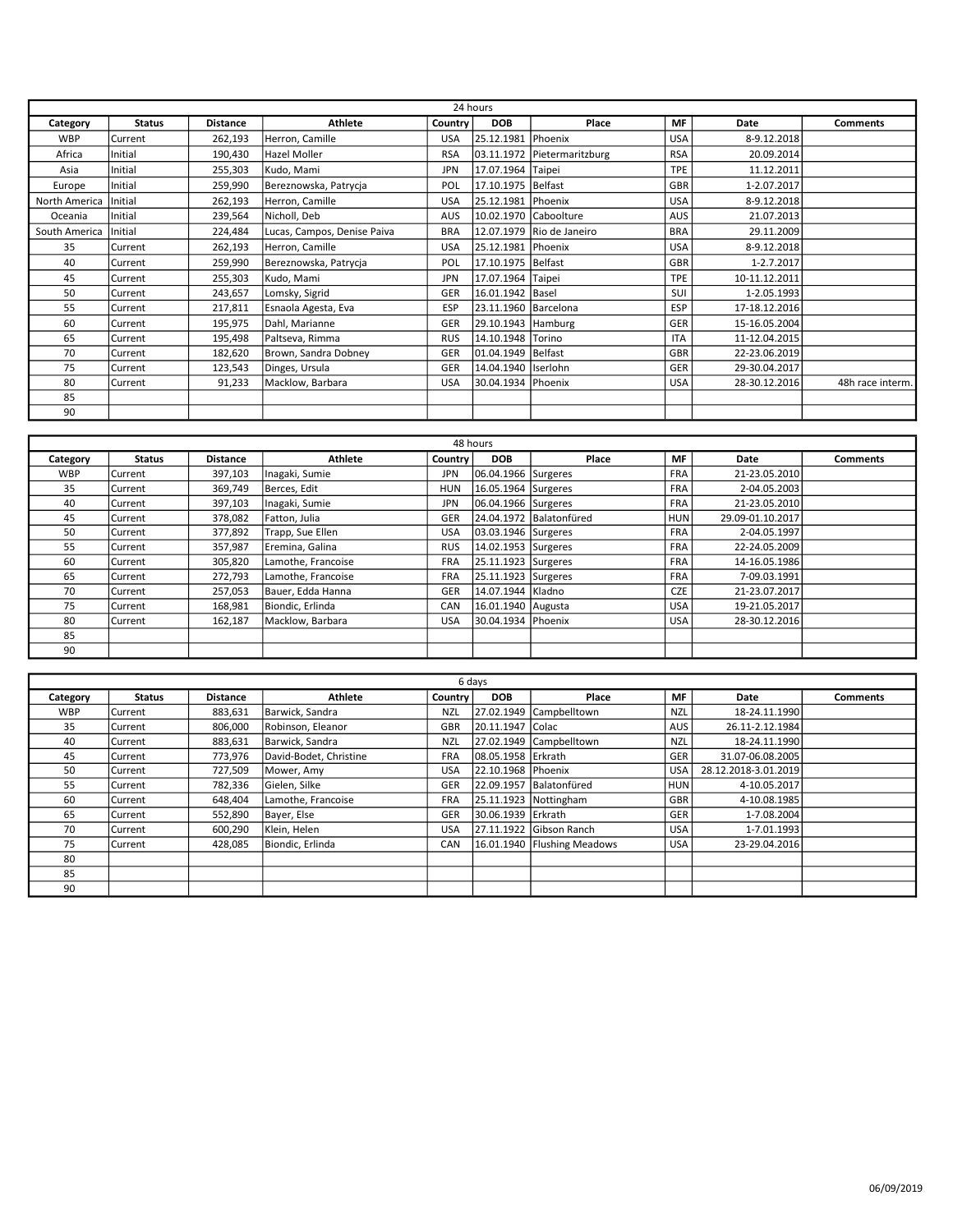

## IAU Records Committee 2017 - 2020

Men Records

|               | 50 Km          |             |                                |            |                      |                        |            |               |                     |  |  |
|---------------|----------------|-------------|--------------------------------|------------|----------------------|------------------------|------------|---------------|---------------------|--|--|
| Category      | <b>Status</b>  | <b>Time</b> | <b>Athlete</b>                 | Country    | <b>DOB</b>           | Place                  | <b>MF</b>  | Date          | <b>Cooments</b>     |  |  |
| <b>WBP</b>    | <b>Current</b> |             | 2:43:38 Magawana, Thompson     | <b>RSA</b> | 23.03.1959           | Claremont              | <b>RSA</b> | 02.04.1988    |                     |  |  |
| Africa        | Initial        |             | 2:43:38 Magawana, Thompson     | <b>RSA</b> | 23.03.1959           | <b>Claremont</b>       | <b>RSA</b> | 02.04.1988    |                     |  |  |
| Asia          | Initial        |             | 2:52:24 Kazami, Nao            | JAP        | 09.04.1983           | Tokyo                  | JAP        | 10.11.2018    |                     |  |  |
| Europe        | <i>Initial</i> |             | 2:49:06 Schmidt, Paul          | <b>GER</b> | 17.08.1985           | <b>Berlin</b>          | GER        | 05.03.2016    |                     |  |  |
| North America | <b>Initial</b> |             | $2:43:45$ Cox, Josh            | <b>USA</b> | 09.08.1975           | Tempe                  | <b>USA</b> | 16.01.2011    |                     |  |  |
| Oceania       | lInitial       |             |                                |            |                      |                        |            |               | Under investigation |  |  |
| South America | Initial        |             | 2:48:05 Pereira da Silva, Jose | <b>BRA</b> | 05.07.1974           | Rio Grande             | <b>BRA</b> | 15.02.2009    |                     |  |  |
| 35            |                |             |                                |            |                      |                        |            |               |                     |  |  |
| 40            | <b>Current</b> |             | 2:48:39 Thys, Gert             | <b>RSA</b> | 12.11.1971           | Cape Town              | <b>RSA</b> | 07.04.2012    |                     |  |  |
| 45            | <b>Current</b> |             | 3:04:48 Moore, Stephen         | GBR        | 17.12.1947   Barry   |                        | <b>GBR</b> | 06.03.1994    |                     |  |  |
| 50            | lCurrent       |             | 2:58:18 Kotov, Vladimir        | <b>BLR</b> | 21.02.1958 Cape Town |                        | <b>RSA</b> | 03.04.2010    |                     |  |  |
| 55            | <b>Current</b> |             | 3:17:26 Perkins, Otho          | <b>USA</b> |                      | 08.03.1930 Worthington | <b>USA</b> | 1986          |                     |  |  |
| 60            | <b>Current</b> |             | 3:29:51 Remmele, Erwin         | GER        | 06.12.1937           | Rodenbach              | <b>GER</b> | 13.11.1999    |                     |  |  |
| 65            | Current        |             | $3:34:18$ Shaw, John           | AUS        | 03.06.1953           | Wangaratt              | AUS        | 28.10.2018    |                     |  |  |
| 70            | Current        |             | 4:15:55 Hofmann, Wilhelm       | GER        | 12.01.1927           | Rodenbach              | GER        | 12.04.1997    |                     |  |  |
| 75            | <b>Current</b> |             | 4:14:57 Gutbier, Heinrich      | GER        | 03.12.1923           | Rodenbach              | GER        | 13.11.1999    |                     |  |  |
| 80            | <b>Current</b> |             | 5:36:41 Simon, Josef Mathias   | <b>LUX</b> | 25.03.1933           | Steyr                  | <b>AUT</b> | 03.10.2015    |                     |  |  |
| 85            | <b>Current</b> |             | 7:02:10 Oliver, Geoffrey       | <b>GBR</b> | 08.08.1933           | Tooting Bec            | <b>GBR</b> | 22-23.09.2018 | 24h race interm.    |  |  |
| 90            |                |             |                                |            |                      |                        |            |               |                     |  |  |

|               | 100 Km        |      |                              |            |                        |                                    |            |               |                  |  |  |  |
|---------------|---------------|------|------------------------------|------------|------------------------|------------------------------------|------------|---------------|------------------|--|--|--|
| Category      | <b>Status</b> | Time | <b>Athlete</b>               | Country    | <b>DOB</b>             | Place                              | <b>MF</b>  | Date          | <b>Comments</b>  |  |  |  |
| <b>WR</b>     | Current       |      | 6:09:14 Kazami, Nao          | <b>JPN</b> | 09.04.1983             | Lake Saroma                        | <b>JPN</b> | 24.06.2018    |                  |  |  |  |
| Africa        | Initial       |      | 6:24:05 Bongmusa Mthembu     | <b>RSA</b> |                        | 27.06.1983 Los Alcazares           | <b>RSA</b> | 27.11.2016    |                  |  |  |  |
| Asia          | Initial       |      | 6:09:14 Kazami, Nao          | <b>JPN</b> | 09.04.1983             | Lake Saroma                        | <b>JPN</b> | 24.06.2018    |                  |  |  |  |
| Europe        | Initial       |      | $6:10:20$ Ritchie, Don       | GBR        |                        | 06.07.1944 Crystal Palace (London) | GBR        | 28.10.1978    |                  |  |  |  |
| North America | Initial       |      | $6:27:44$ King, Max          | <b>USA</b> | 24.02.1980 Doha        |                                    | QAT        | 22.11.2014    |                  |  |  |  |
| Oceania       | Initial       |      | 6.29.25 Sloan, Timothy       | AUS        |                        | 29.07.1967 Ross-Richmond           | <b>AUS</b> | 23.04.1995    |                  |  |  |  |
| South America | Initial       |      | $6:18:09$ Nunes, Valmir      | <b>BRA</b> |                        | 16.01.1964 Winschoten              | <b>NED</b> | 16.09.1995    |                  |  |  |  |
| 35            | Current       |      | $6:09:14$ Kazami, Nao        | <b>JPN</b> | 09.04.1983             | Lake Saroma                        | <b>JPN</b> | 24.06.2018    |                  |  |  |  |
| 40            | l Current     |      | 6:18:24 Ardemagni, Mario     | <b>ITA</b> | 02.04.1963             | <b>Winschoten</b>                  | <b>NED</b> | 11.09.2004    |                  |  |  |  |
| 45            | Current       |      | 6:30:35 Vuillemenot, Roland  | <b>FRA</b> | 21.08.1946 Chavagnes   |                                    | <b>FRA</b> | 27.05.1995    |                  |  |  |  |
| 50            | Current       |      | 6:43:33 Vuillemenot, Roland  | <b>FRA</b> | 21.08.1946 Cleder      |                                    | <b>FRA</b> | 25.08.1996    |                  |  |  |  |
| 55            | Current       |      | 7:07:26 Lantink, Jan-Albert  | <b>NED</b> | 12.05.1958   Belfast   |                                    | GBR        | 25.06.2016    |                  |  |  |  |
| 60            | lCurrent      |      | 7:29:35 Lantink, Jan-Albert  | <b>NED</b> | 12.05.1958 Sveti Marti |                                    | CRO        | 08.09.2018    |                  |  |  |  |
| 65            | Current       |      | 8:07:22 van der Lee, Will    | NED        | 23.10.1929             | Winschoten                         | <b>NED</b> | 16.09.1995    |                  |  |  |  |
| 70            | Current       |      | 8:53:45 Courtillon, Max      | <b>FRA</b> | 11.01.1927 Rodenbach   |                                    | GER        | 12.04.1997    |                  |  |  |  |
| 75            | lCurrent      |      | 9:43:51 Gutbier, Heinrich    | GER        | 03.12.1923             | <b>Troisdorf</b>                   | GER        | 10.04.1999    |                  |  |  |  |
| 80            | Current       |      | 10:40:43 Caponetto, Antonino | <b>ITA</b> | 11.12.1931             | Seregno                            | <b>ITA</b> | 22.04.2012    |                  |  |  |  |
| 85            | Current       |      | 18:02:26 Oliver, Geoffrey    | GBR        |                        | 08.08.1933 Tooting Bec             | GBR        | 22-23.09.2018 | 24h race interm. |  |  |  |
| 90            | Current       |      | 18:09:04 Fagnani, Walter     | <b>ITA</b> | 17.09.1924   Florence  |                                    | <b>ITA</b> | 30-31.5.2015  |                  |  |  |  |

|            | 100 miles      |      |                            |                |                     |                              |            |                  |                  |  |  |
|------------|----------------|------|----------------------------|----------------|---------------------|------------------------------|------------|------------------|------------------|--|--|
| Category   | <b>Status</b>  | Time | <b>Athlete</b>             | <b>Country</b> | <b>DOB</b>          | Place                        | MF         | Date             | <b>Comments</b>  |  |  |
| <b>WBP</b> | <b>Current</b> |      | 11:28:03 Kharitonov, Oleg  | <b>RUS</b>     | 13.04.1968 London   |                              | GBR        | 20.10.2002       |                  |  |  |
| 35         |                |      |                            |                |                     |                              |            |                  |                  |  |  |
| 40         | lCurrent       |      | 12:00:00 Kouros, Yiannis   | GRE            | 13.02.1956 Adelaide |                              | <b>AUS</b> | 4-05.10.1997     | 24h race interm. |  |  |
| 45         | l Current      |      | 12:19:11 Kouros, Yiannis   | GRE            |                     | 13.02.1956 San Giovanni Lupa | <b>ITA</b> | 22-23.09.2001    |                  |  |  |
| 50         | <b>Current</b> |      | $13:52:29$ Aldous, Jay     | <b>USA</b>     | 07.07.1961 Phoenix  |                              | <b>USA</b> | 18.12.2011       |                  |  |  |
| 55         | <b>Current</b> |      | $15:14:35$ Cooper, Dave    | GBR            |                     | 14.10.1934   Birmingham      | GBR        | 1990             |                  |  |  |
| 60         | Current        |      | 14:37:54 Young, Cliff      | <b>AUS</b>     | 08.02.1922   Manley |                              | <b>AUS</b> | 03.04.1983       | 24h race interm. |  |  |
| 65         | <b>Current</b> |      | 17:08:15 Mainix, Christian | <b>FRA</b>     |                     | 19.04.1939 St-Doulchard      | <b>FRA</b> | 16-17.10.2004    |                  |  |  |
| 70         | l Current      |      | 18:16:49 Jones, Max        | <b>GBR</b>     |                     | 03.06.1927 Humberside        | <b>GBR</b> | 2-3.8.1997       | 24h race interm. |  |  |
| 75         | l Current      |      | 20:43:49 Oliver, Geoffrey  | <b>GBR</b>     | 08.08.1933 London   |                              | <b>GBR</b> | 17-18.10.2009    | 24h race interm. |  |  |
| 80         | l Current      |      | 64:46:08 Baglione, Daniel  | <b>USA</b>     | 08.09.1930 Phoenix  |                              | <b>USA</b> | 28.12-31.12.2014 |                  |  |  |
| 85         |                |      |                            |                |                     |                              |            |                  |                  |  |  |
| 90         |                |      |                            |                |                     |                              |            |                  |                  |  |  |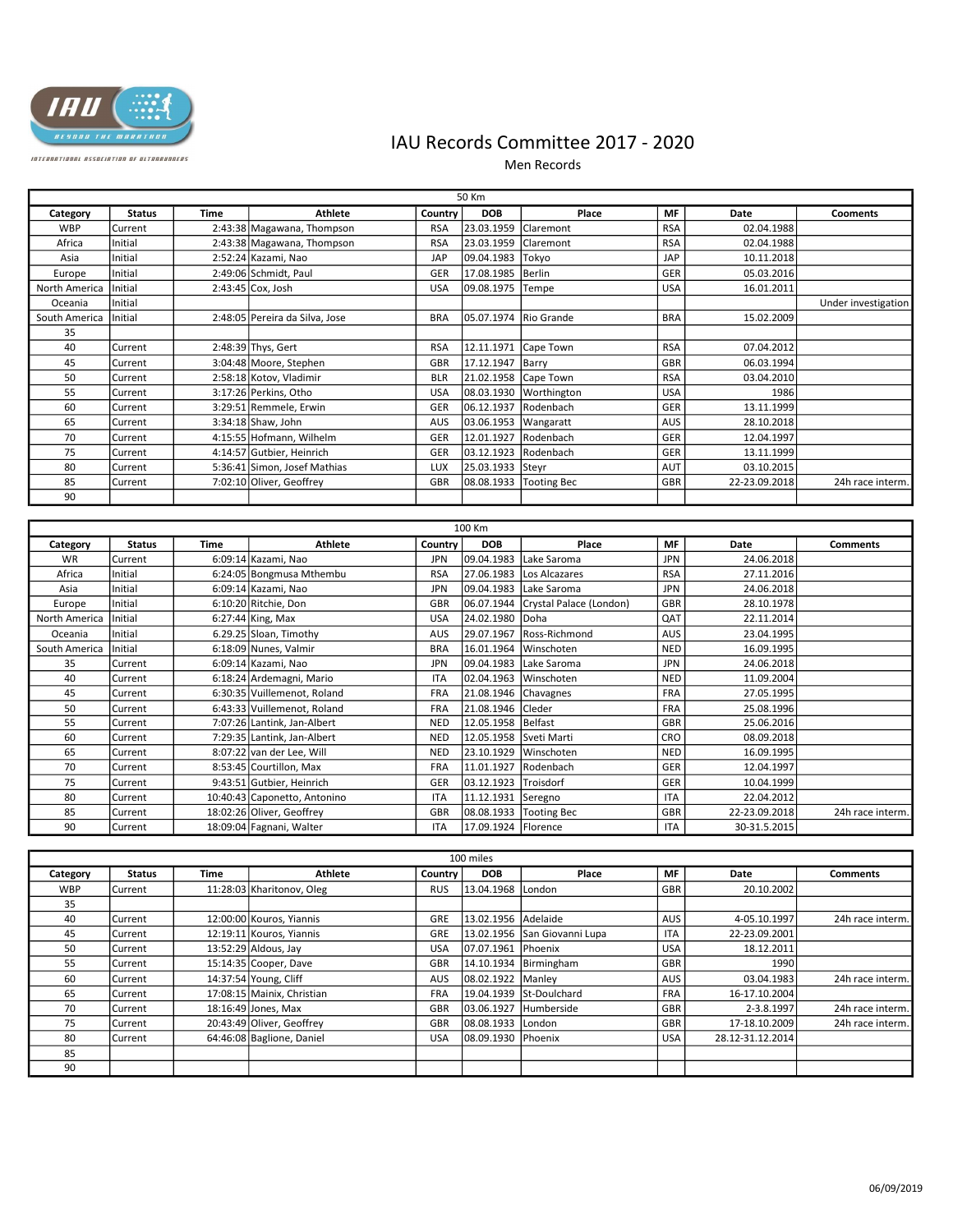| 1000 Km    |                |             |                               |            |                        |       |            |                 |                 |
|------------|----------------|-------------|-------------------------------|------------|------------------------|-------|------------|-----------------|-----------------|
| Category   | <b>Status</b>  | <b>Time</b> | <b>Athlete</b>                | Country    | <b>DOB</b>             | Place | <b>MF</b>  | <b>Date</b>     | <b>Comments</b> |
| <b>WBP</b> | <b>Current</b> |             | 5d 16:17:00 Kouros, Yiannis   | <b>GRE</b> | 13.02.1956 Colac       |       | <b>AUS</b> | 26.11-2.12.1984 | 6d race interm. |
| 35         |                |             |                               |            |                        |       |            |                 |                 |
| 40         | Current        |             | 7d 11:40:15 Brown, Richard    | GBR        | 18.11.1946 New York    |       | <b>USA</b> | 20-28.05.1988   |                 |
| 45         | <b>Current</b> |             | 5d 17:38:52 Kouros, Yiannis   | GRE        | 13.02.1956 Colac       |       | <b>AUS</b> | 20-22.11.2005   | 6d race interm. |
| 50         | <b>Current</b> |             | 6d 23:32:09 Schwerk, Wolfgang | GER        | 28.07.1955 Athens      |       | GRE        | 15-31.03.2010   |                 |
| 55         | <b>Current</b> |             | 5d 22:32:58 Mainix, Gilbert   | <b>FRA</b> | 08.06.1935 La Rochelle |       | <b>FRA</b> | 16-23.11.1992   | 6d race interm. |
| 60         |                |             |                               |            |                        |       |            |                 |                 |
| 65         |                |             |                               |            |                        |       |            |                 |                 |
| 70         |                |             |                               |            |                        |       |            |                 |                 |
| 75         |                |             |                               |            |                        |       |            |                 |                 |
| 80         |                |             |                               |            |                        |       |            |                 |                 |
| 85         |                |             |                               |            |                        |       |            |                 |                 |
| 90         |                |             |                               |            |                        |       |            |                 |                 |

| 1000 miles |                |                           |                                |            |                      |       |            |                |                 |  |
|------------|----------------|---------------------------|--------------------------------|------------|----------------------|-------|------------|----------------|-----------------|--|
| Category   | <b>Status</b>  | Time                      | Athlete                        | Country    | <b>DOB</b>           | Place | MF         | Date           | <b>Comments</b> |  |
| <b>WBP</b> | <b>Current</b> |                           | 10d 10:30:36 Kouros, Yiannis   | <b>GRE</b> | 13.02.1956 New York  |       | <b>USA</b> | 20-30.5.1988   |                 |  |
| 35         |                |                           |                                |            |                      |       |            |                |                 |  |
| 40         | Current        | 12d 22:35:53 Bauer, Siggy |                                | <b>NZL</b> | 24.06.1941 New York  |       | <b>USA</b> | 26.4-12.5.1988 |                 |  |
| 45         | Current        | 12d 01:42:52 Howie, Al    |                                | GBR        | 16.09.1945 New York  |       | <b>USA</b> | 16-28.10.1991  |                 |  |
| 50         | <b>Current</b> |                           | 11d 23:18:10 Schwerk, Wolfgang | GER        | 28.07.1955 Athens    |       | GRE        | 15-31.03.2010  |                 |  |
| 55         | <b>Current</b> |                           | 11d 13:54:58 Silkinas, Petras  | LTU        | 06.08.1941   Nanango |       | <b>AUS</b> | 11-23.03.1998  |                 |  |
| 60         |                |                           |                                |            |                      |       |            |                |                 |  |
| 65         |                |                           |                                |            |                      |       |            |                |                 |  |
| 70         |                |                           |                                |            |                      |       |            |                |                 |  |
| 75         |                |                           |                                |            |                      |       |            |                |                 |  |
| 80         |                |                           |                                |            |                      |       |            |                |                 |  |
| 85         |                |                           |                                |            |                      |       |            |                |                 |  |
| 90         |                |                           |                                |            |                      |       |            |                |                 |  |

|            |                |                 |                      |            | 6 hours               |        |            |             |                     |
|------------|----------------|-----------------|----------------------|------------|-----------------------|--------|------------|-------------|---------------------|
| Category   | <b>Status</b>  | <b>Distance</b> | <b>Athlete</b>       | Country    | <b>DOB</b>            | Place  | <b>MF</b>  | <b>Date</b> | <b>Comments</b>     |
| <b>WBP</b> | <b>Current</b> | 97,200          | Ritchie. Donald      | <b>GBR</b> | 06.07.1944 London     |        | GBR        | 28.10.1978  |                     |
| 35         |                |                 |                      |            |                       |        |            |             |                     |
| 40         | <b>Current</b> | 89,973          | Beneens, André       | BEL        | 27.06.1954 Stein      |        | NED        | 03.03.1996  |                     |
| 45         | <b>Current</b> | 87,579          | Kruglikov, Anatoly   | <b>RUS</b> | 09.10.1957            | Moscow | <b>RUS</b> | 7-8.02.2003 |                     |
| 50         | <b>Current</b> | 86,056          | Lindemann, Rainer    | GER        | 29.01.1949   Stein    |        | <b>NED</b> | 07.03.1999  |                     |
| 55         | l Current      | 83,490          | Lantink, Jan-Albert  | <b>NED</b> | 12.05.1958 Belfast    |        | GBR        | 25.06.2016  | 100 Km race interm. |
| 60         | <b>Current</b> | 78,953          | Schoonbroodt, Jo     | <b>NED</b> | 11.09.1950 Stein      |        | <b>NED</b> | 04.03.2012  |                     |
| 65         | l Current      | 74.756          | Schoonbroodt. Jo     | <b>NED</b> | 11.09.1950 Stein      |        | NED        | 06.03.2016  |                     |
| 70         |                |                 |                      |            |                       |        |            |             |                     |
| 75         | Current        | 63,940          | Gutbier, Heinrich    | GER        | 03.12.1923 Ottweiller |        | GER        | 07.10.2000  |                     |
| 80         | <b>Current</b> | 53,948          | Simon, Josef Mathias | <b>LUX</b> | 25.03.1933 Steyr      |        | <b>AUT</b> | 03.10.2015  |                     |
| 85         | <b>Current</b> | 48,558          | Simon, Josef Mathias | <b>LUX</b> | 25.03.1933 Steyr      |        | <b>AUT</b> | 15.09.2018  |                     |
| 90         |                |                 |                      |            |                       |        |            |             |                     |

| 12 hours   |                |                 |                            |            |                      |                              |            |               |                  |
|------------|----------------|-----------------|----------------------------|------------|----------------------|------------------------------|------------|---------------|------------------|
| Category   | <b>Status</b>  | <b>Distance</b> | <b>Athlete</b>             | Country    | <b>DOB</b>           | Place                        | MF         | Date          | Comments         |
| <b>WBP</b> | <b>Current</b> | 163.785         | Bitter, Zach               | <b>USA</b> | 21.01.1986 Phoenix   |                              | <b>USA</b> | 14.12.2013    |                  |
| 35         |                |                 |                            |            |                      |                              |            |               |                  |
| 40         | lCurrent       | 161,800         | Kouros, Yiannis            | GRE        | 13.02.1956 Adelaide  |                              | <b>AUS</b> | 4-05.10.1997  | 24h race interm. |
| 45         | l Current      | 159,233         | Kouros, Yiannis            | GRE        |                      | 13.02.1956 San Giovanni Lupa | <b>ITA</b> | 22-23.09.2001 |                  |
| 50         | lCurrent       | 147,480         | Stéphane, Ruel             | <b>FRA</b> |                      | 21.01.1966 Steenbergen       | <b>NED</b> | 06.05.2017    |                  |
| 55         | l Current      | 131,128         | Leighton, Gard             | <b>USA</b> | 01.07.1934 Havward   |                              | <b>USA</b> | 29-30.07.1989 |                  |
| 60         | l Current      | 132,565         | McCorkindale, Bryan Robert | <b>NZL</b> |                      | 21.07.1952 Campbelltown      | <b>AUS</b> | 13.06.2015    |                  |
| 65         | l Current      | 122,752         | McCorkindale, Bryan        | <b>NZL</b> | 21.07.1952 Auckland  |                              | <b>NZL</b> | 07.10.2017    | 24h race interm. |
| 70         | l Current      | 109,600         | Jones, Max                 | <b>GBR</b> | 03.06.1927           | <b>Humberside</b>            | <b>GBR</b> | 2-3.08.1997   | 24h race interm. |
| 75         | l Current      | 76,399          | Vidan Melendez, Ricardo    | <b>ESP</b> | 26.10.1941 Barcelona |                              | ESP        | 17.12.2016    |                  |
| 80         | l Current      | 89,732          | Oliver, Geoffrey           | <b>GBR</b> | 08.08.1933   London  |                              | <b>GBR</b> | 21-22.09.2013 |                  |
| 85         | l Current      | 74,000          | Oliver, Geoffrey           | GBR        | 08.08.1933           | Tooting Bec                  | GBR        | 22-23.09.2018 | 24h race interm. |
| 90         | l Current      | 52,967          | Stricker, Albert           | SUI        | 22.10.1923 Basel     |                              | SUI        | 12.05.2018    |                  |